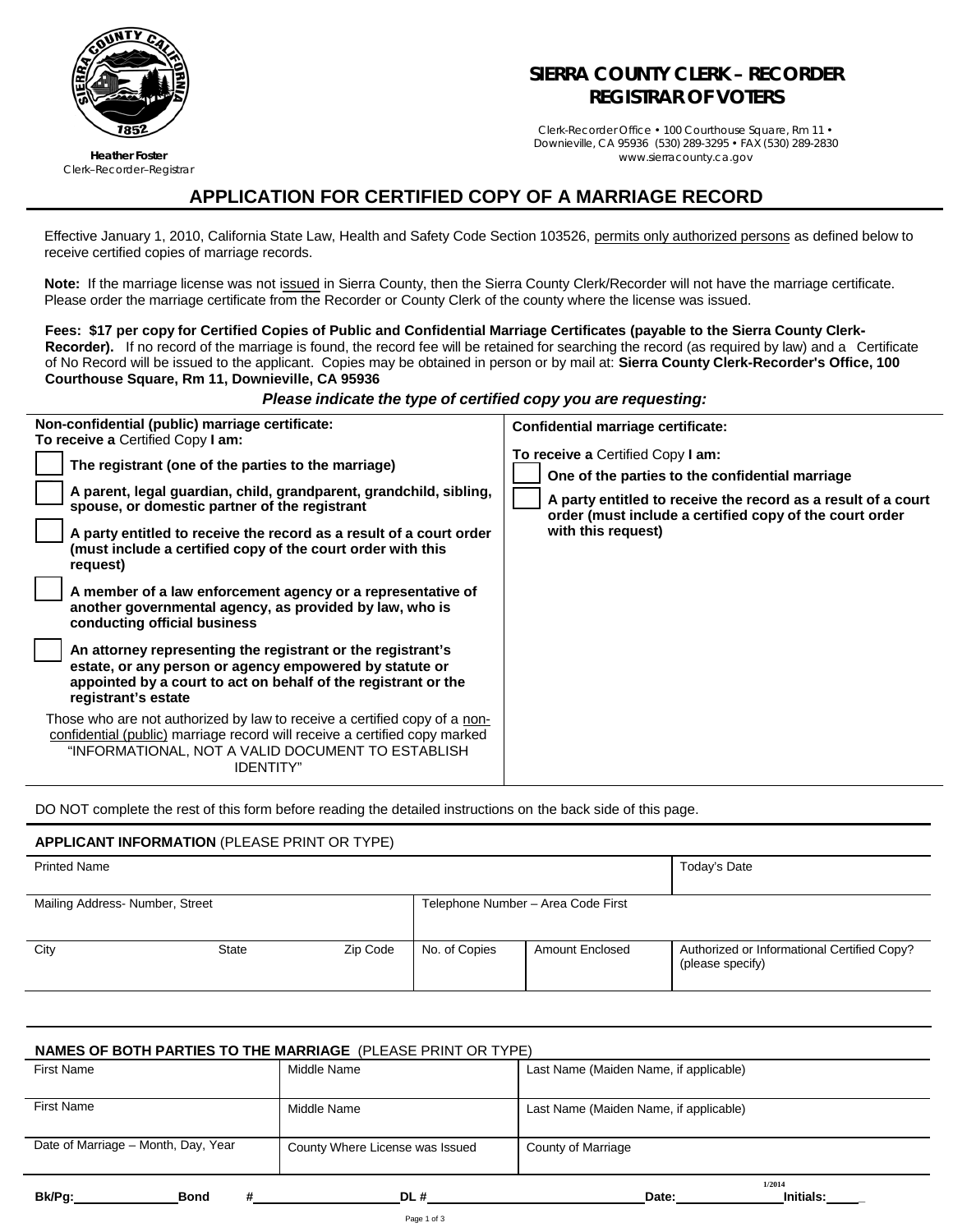## **INSTRUCTIONS:**

- **1.** As of January 1, 2010, **ONLY** individuals who are authorized by Health and Safety Code Section 103526 can obtain a Certified Copy of a Non-Confidential Marriage Record. (Page 1 of the application identifies the individuals who are authorized to make the request.) All others may receive a Certified Informational Copy which will be marked, "Informational, Not a Valid Document to Establish Identity." Certified copies of confidential marriage certificates are only available to the parties of that confidential marriage. Informational copies are *not* available for confidential marriage certificates.
- **2.** Complete a separate application form for each record of public marriage certificate requested.
- **3.** Complete the **Applicant Information** section on the first page of this form and provide your signature where indicated. Provide all the information you have available to identify the record of the registrant under **Marriage Certificate Information**. If the information you furnish is incomplete or inaccurate, it may be impossible to locate the record.
- **4.** SWORN STATEMENT:
	- The authorized individual requesting the certified copy must sign the attached Sworn Statement, declaring, under penalty of perjury, that they are eligible to receive the certified copy of the marriage record and identify their relationship to the registrant.
	- If the application is being submitted by mail or fax, your signature on the Sworn Statement **must be** acknowledged by a Notary Public. (To locate a Notary Public, see your local yellow pages or call your banking institution.).
	- **Any member of a law enforcement agency or a representative of a state or local government agency, as provided by law, who orders a copy of a record to which subdivision (a) applies in conducting official business is required to complete the Sworn Statement, however, they may not be required to have their signature on the Sworn Statement acknowledged by a Notary Public.**
	- If the application is being submitted in person at the County Clerk's Office, the Sworn Statement **must be signed by you in the presence of County Clerk staff, and your signature does not have to be acknowledged by a Notary Public. You must also provide valid photo identification to the County Clerk staff at the time you apply for the copy**.
	- A Sworn Statement does not need to be provided if you are requesting a Certified Informational Copy of a non-confidential (public) marriage record.
- **5.** Submit **\$17** for **each** Public Marriage certified copy requested and **\$17** for **each** Confidential Marriage certified copy requested. If no record of the marriage is found, the same fees will be retained for searching the record (as required by law) and a Certificate of No Public Record, or a letter confirming the existence of a confidential marriage will be issued to the applicant. Indicate the number of certified copies you wish and include the correct fee(s). Make checks payable to the **Sierra County Clerk-Recorder**. Mail this application with the fee(s) and a self-addressed stamped envelope to:

Sierra County Clerk-Recorder P.O. Drawer D Downieville, CA 95936